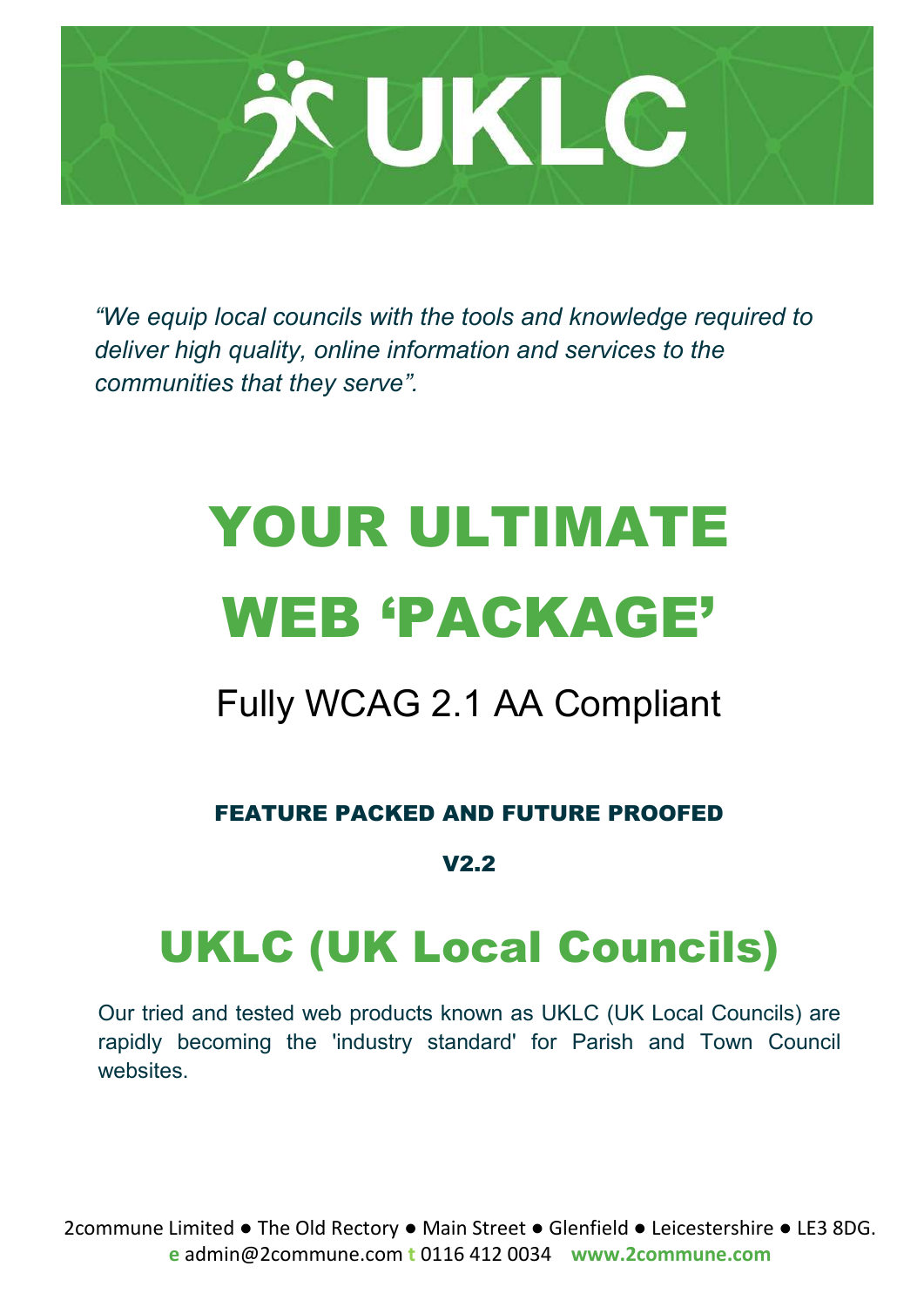#### CONTENT MANAGEMENT SYSTEM

UKLC websites are driven by a custom built, intuitive web based content management system (CMS) designed by clerks for clerks. This enables you to have full control of the creation, management and publishing of your content using simple, straight forward tools. Built-in functionality ensures that your website meets WCAG 2.1 AA accessibility standards and aids your compliance with the requirements of regulators including the information commissioner. Your site will be optimised for search engines to get a high ranking. Our CMS is continually evolving, as we add new features these become available to you, 'future proofing' your investment.

#### HOSTING

State of the art, 24/7/365 hosting with Rackspace for optimum security. Your website is hosted in data centres based in the UK, with super-fast connectivity and high-end servers, monitored 24/7 with alerts if anything goes wrong.

#### SUPPORT

We have been working with local councils since 2001 and fully appreciate the need for high quality and timely support.

#### IMPLEMENTATION

Your website is set up and configured during this phase, once complete your site will be ready for you to log in and start managing your content.

#### TRAINING

Training is normally conducted online but we offer onsite training as well as training at The Old Rectory. You can attend as many sessions as you like and there is no extra charge.

#### MEMBERSHIP OF UK LOCAL COUNCILS

UKLC facilitates a community of professional local council web authors, working together to share knowledge, experience and best practice to deliver continually improving quality of information and services to their customers.

As more and more councils across the UK use our technology it will become much easier for a clerk to move from council to council. Growing volumes of 'cross-border' data will add value to all tiers of local government and to the customers that we all serve.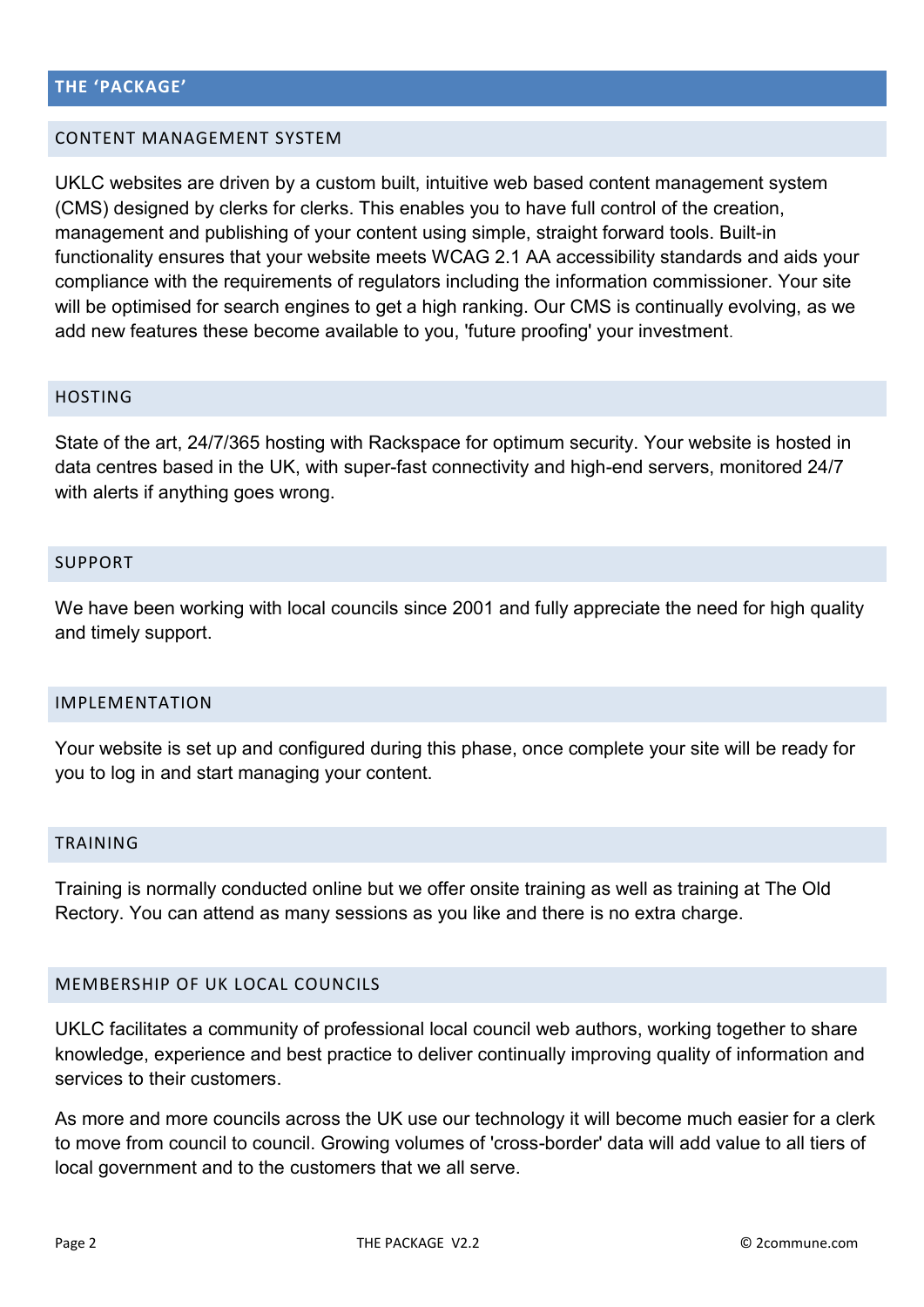| <b>Feature</b>                         | <b>Description</b>                                                                                                                                                                                                                                                                                                                                                                                                                                                                                                                       |
|----------------------------------------|------------------------------------------------------------------------------------------------------------------------------------------------------------------------------------------------------------------------------------------------------------------------------------------------------------------------------------------------------------------------------------------------------------------------------------------------------------------------------------------------------------------------------------------|
| Menu builder                           | Flexible creation of menus and sub-menus (useful on busier sites), with<br>either vertical or horizontal styles.                                                                                                                                                                                                                                                                                                                                                                                                                         |
| Page builder                           | The powerful page building functionality, with a 'what you see is what<br>you get' (WYSIWYG) view of pages before publishing, offers no limit to<br>the number of pages you can have. You can hide pages (whilst you are<br>working on them), grant page permissions (so that they are only visible<br>to certain audiences), produce 'sticky pages' and undelete pages<br>accidentally deleted. Pages can be worked on and the changes only<br>published when you are ready. Pages can be set to be available<br>between certain dates. |
| Content tools                          | We have a range of tools to assist you with adding and managing<br>content to your pages. These tools will help you meet accessibility<br>guidelines and include: headings, text, images, documents, links, forms,<br>tables, polls, multimedia, rules etc                                                                                                                                                                                                                                                                               |
| <b>Content modules</b>                 | Our content module editor enables us to select from a library of<br>modules and choose where they are displayed on your site. These<br>include: Tweets, Contact Details, What's On, Council Meetings,<br>Training & Events, Polls, Latest News, Statistics, A-Z quick picker, Web<br>Links, Banner Modules, Picture Gallery, Notices and Language<br>Translate.                                                                                                                                                                          |
| Document<br>management system<br>(DMS) | Powerful document management system (DMS), to display, categorise<br>and tag all your documents and restrict some to specific audiences<br>(public, restricted or private). These documents will be available to<br>insert anywhere on your site. Built in version control and reports to<br>show documents that have passed their review date. All document<br>descriptions and content will be searchable. Document formats can<br>include: Word, Excel, PowerPoint, RTF, TXT and PDF documents.                                       |
| Document picker                        | The document picker is available in the news and calendar modules to<br>attach documents from the DMS to individual news items or meetings.<br>The picker is also available as a tool to add documents from the DMS<br>to pages.                                                                                                                                                                                                                                                                                                         |
| Images                                 | With the picture tool images can be uploaded from a computer to be<br>placed and aligned on any page of the site. When images are<br>uploaded, the system will resize large images for fast loading on the<br>website. An advanced feature allows the creation of image maps.                                                                                                                                                                                                                                                            |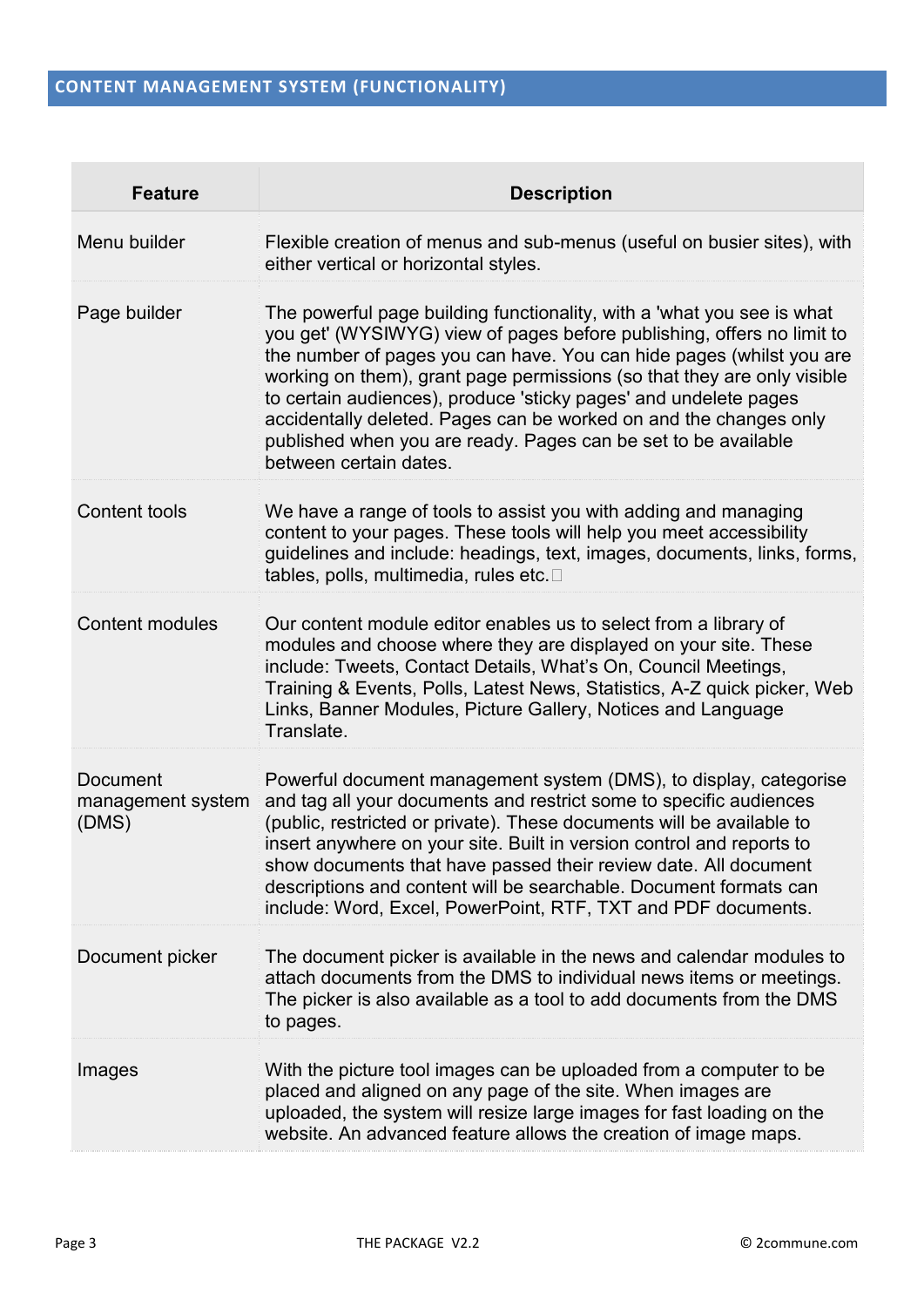| Gallery        | You can enter any number of images into the Gallery, where they can<br>be described, categorised and tagged. A subset of the gallery can be<br>selected and displayed on a particular page. This could be used for<br>example to include all photos of a parish walk on a parish walks page or<br>pictures of scarecrows on a scarecrow weekend page. The gallery<br>module can be added to your template.                                                                                                                                                       |
|----------------|------------------------------------------------------------------------------------------------------------------------------------------------------------------------------------------------------------------------------------------------------------------------------------------------------------------------------------------------------------------------------------------------------------------------------------------------------------------------------------------------------------------------------------------------------------------|
| Slide show     | The slide show tool brings movement to the home page of your website<br>and provides quick links to content.                                                                                                                                                                                                                                                                                                                                                                                                                                                     |
| Advert         | Promotional messages (text and or images) can be inserted in a<br>custom module for your site template.                                                                                                                                                                                                                                                                                                                                                                                                                                                          |
| Multimedia     | Video and audio clips can be inserted using the multimedia tool and<br>YouTube videos can be inserted using the text tool.                                                                                                                                                                                                                                                                                                                                                                                                                                       |
| Table builder  | Our table creation tool makes it easy for you to build a table to structure<br>your content in a tabular format. Content can be imported from a<br>spreadsheet to automatically format a table. We have a library of ready<br>built tables that includes: councillor details, parish walks and budgets.                                                                                                                                                                                                                                                          |
| Form builder   | Our powerful form builder allows you to create new forms and add: text<br>fields, drop-down menu items, radio buttons and checkboxes. This<br>enables you to interact with your visitors and collect responses, either in<br>email or database format. We have a library of standard forms for you<br>to select from including: subscribing to online publications, hall booking<br>form, fault reporting, contact and enquiries. The form completions can<br>be emailed to one or more people and the results are stored in a<br>database for further analysis. |
| Questionnaires | The form builder can be used to construct questionnaires. You can<br>build as many as you like and there is no limit to the number of fields.                                                                                                                                                                                                                                                                                                                                                                                                                    |
| Contacts tool  | Our preformatted contacts tool allows you to add, edit and delete<br>contact details. Lists of contacts can be built and linked to user profiles.<br>So, when a user adds a news item it can be automatically linked to their<br>contact information. This tool can also be used to store councillor<br>details.                                                                                                                                                                                                                                                 |
| A-Z Services   | The A-Z of services automatically integrates service information from<br>higher levels of local government with your local council information.<br>You will need to add all your services information to the template pages<br>created in the Local Council Services section. This powerful feature can<br>also be used by your district and county council to make your services<br>available on their website.                                                                                                                                                 |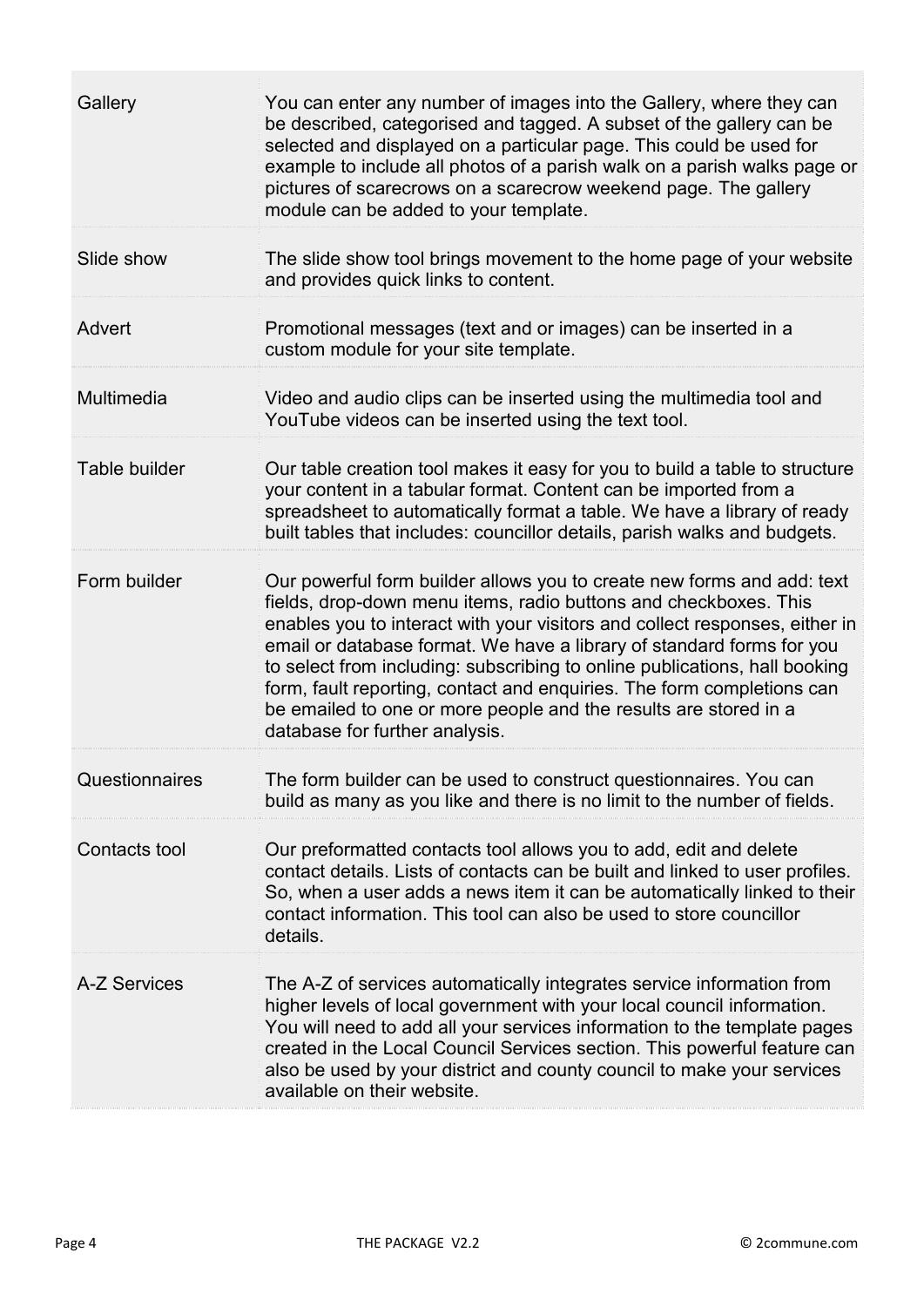| News page                           | This database driven page enables inputting of news items (text, image,<br>links and documents from the DMS). An RSS (really simple syndication)<br>feed makes it easy for your customers to keep up with your news. News<br>items can also be automatically tweeted, sent to your Facebook page<br>and linked to your user profile. The three most recent news items can<br>be fed to the bottom of your home page.                                                                                                                                                                                                                                                                                                                                                                                       |
|-------------------------------------|------------------------------------------------------------------------------------------------------------------------------------------------------------------------------------------------------------------------------------------------------------------------------------------------------------------------------------------------------------------------------------------------------------------------------------------------------------------------------------------------------------------------------------------------------------------------------------------------------------------------------------------------------------------------------------------------------------------------------------------------------------------------------------------------------------|
| Planning applications<br>page       | If your district council is providing a feed of planning data it will<br>automatically appear on your website. Each application will be marked<br>on a Google Map along with a listing of all applications. Each<br>application will have a link to the application data on the district council<br>website. The system allows a parishioner to make a comment on the<br>application to your council. Applications just 'over the border' from your<br>parish will also be shown, often an application just outside your parish<br>can be more important that one inside it. If the district council isn't<br>providing the data this page will contain a map showing the area which<br>your local council has an interest in commenting upon. If there's no feed<br>and you'd like one please contact us. |
| About section                       | The About section provides links to several pages: Publication scheme,<br>Financial Information; Policies and Procedures; Lists and Registers,<br>Reports, and for those larger councils who need to report their affairs in<br>more detail an Open Data template. This section makes simple work of<br>complying with various regulatory requirements.                                                                                                                                                                                                                                                                                                                                                                                                                                                    |
| <b>Council Meetings</b><br>Calendar | Use this database driven page to enter all council meeting information<br>and attach relevant agenda, minute documents and meeting papers<br>from the DMS for site visitors to download. It provides a view of local<br>council business. Meetings can be public or private.                                                                                                                                                                                                                                                                                                                                                                                                                                                                                                                               |
| <b>Community Events</b><br>Calendar | Use this database driven page to enter all community events (what's<br>on) and attach relevant posters and informational documents from the<br>DMS. There is an option to allow the community to suggest events that<br>need to be moderated before showing on the calendar.                                                                                                                                                                                                                                                                                                                                                                                                                                                                                                                               |
| <b>Community Directory</b>          | Use this database driven page to enter all the community groups and<br>businesses in your area. They will be shown on a map with a 'find my<br>nearest' facility. There is an option to allow the community to suggest<br>entries that need to be moderated before showing in the directory.                                                                                                                                                                                                                                                                                                                                                                                                                                                                                                               |
| <b>Members Area</b>                 | This is a secure area, for councillors (registered users) only. Ideal for<br>confidential information and all meeting documentation. Using the area<br>for the latter saves the clerk's time and ensures councillors have access<br>to all items required prior to a meeting.                                                                                                                                                                                                                                                                                                                                                                                                                                                                                                                              |
| Other sections /<br>pages           | Your imagination is your only limit. You could create sections for public<br>footpaths, sporting activities, youth activities etc.                                                                                                                                                                                                                                                                                                                                                                                                                                                                                                                                                                                                                                                                         |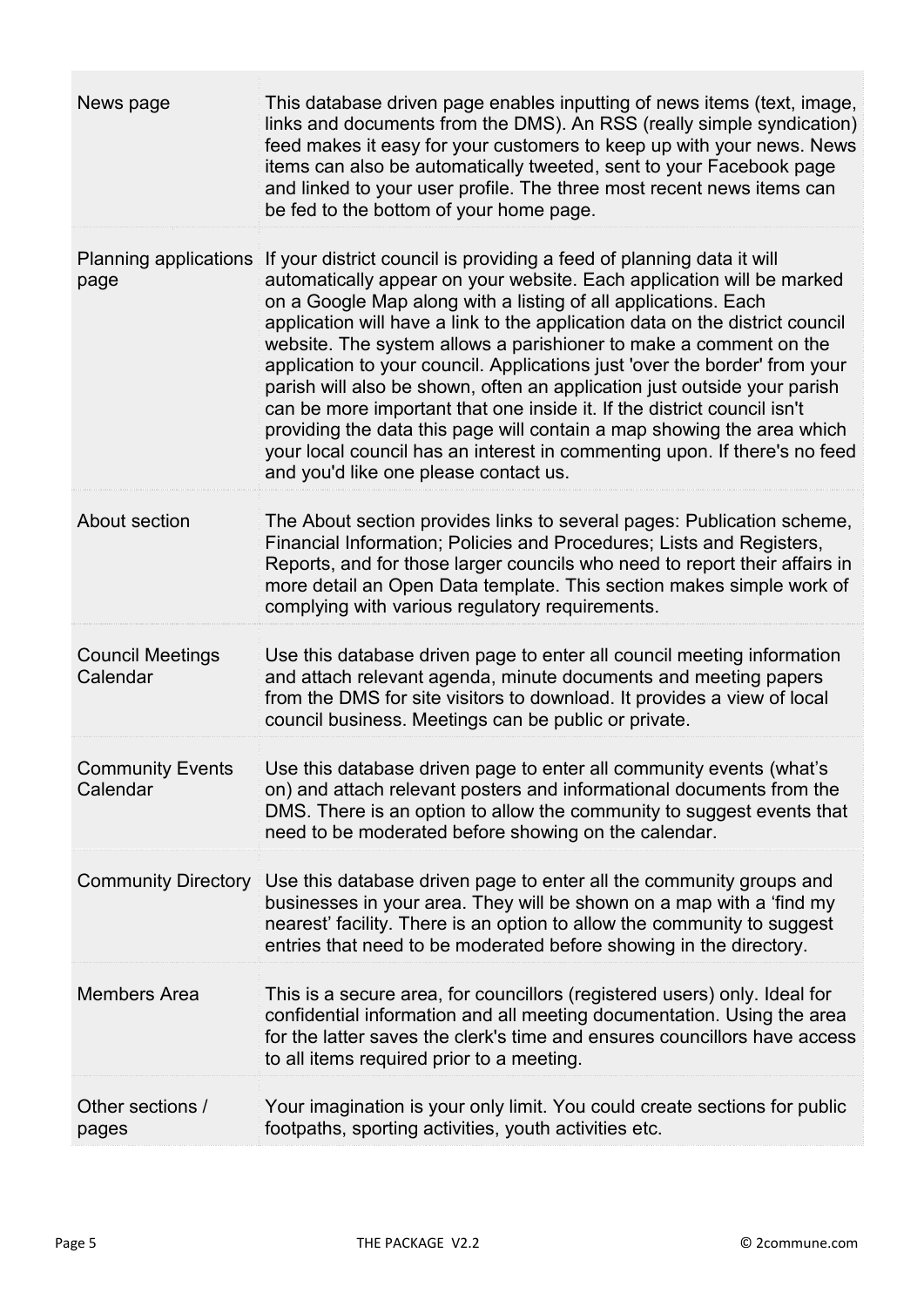| Site Map                                 | This automatically generated and structured feature displays links to all<br>pages on your website. It is ideal for quick access to nested pages. A<br>second 'technical' site map is available in the control panel for site<br>editors.                                      |
|------------------------------------------|--------------------------------------------------------------------------------------------------------------------------------------------------------------------------------------------------------------------------------------------------------------------------------|
| <b>Local Council</b><br>Services section | This is a hidden section which contains empty template pages for over<br>50 different services your council or others may provide locally. All you<br>need to do is add content to the pages and then link them in to the A-Z<br>of services. You can add new services easily. |
| Share content                            | Clickable icons below content allow you to share the item with friends<br>by a number of means including email, Twitter and Facebook.                                                                                                                                          |
| Social media<br>integration              | As well as sharing content out to Twitter and Facebook you can input a<br>Twitter feed in a module in your template. When you add a news item it<br>is automatically sent to Twitter and Facebook.                                                                             |
| <b>Content alerts</b>                    | Site visitors can subscribe to email alerts about new or changes to<br>existing topics of interest on your site.                                                                                                                                                               |
| <b>RSS feeds</b>                         | Visitors can click on the RSS icon to subscribe to feeds of information<br>to view in their browser.                                                                                                                                                                           |
| Input RSS data<br>feeds                  | You can insert data from external suppliers (such as news, travel and<br>weather information) through modules in your template and a tool on<br>individual pages.                                                                                                              |
| Undelete                                 | This tool allows you to undelete pages and items that have been<br>accidentally deleted.                                                                                                                                                                                       |
| Link editor                              | You can add, edit and delete links to internal pages or external<br>websites. Links can be tested before saving and there is a browse<br>feature to make it easy for you to select internal pages, documents and<br>images.                                                    |
| <b>Link Checker</b>                      | Our powerful automated 'link checker' produces a simple, easy to follow<br>report detailing any links on your website that are broken. This tool<br>makes it easy for you to quickly locate broken links on your site and to<br>test and fix them.                             |
| Mapping                                  | A built in mapping tool makes it easy to place a Google map on a page.                                                                                                                                                                                                         |
| Site search function                     | Your site is equipped with a Google search facility, the worlds most<br>advanced site search function, which will report on all web pages and<br>even content in uploaded documents.                                                                                           |
| <b>Blogs</b>                             | A database driven page can be created to display content in a blog<br>form. Comments on the blog can be moderated.                                                                                                                                                             |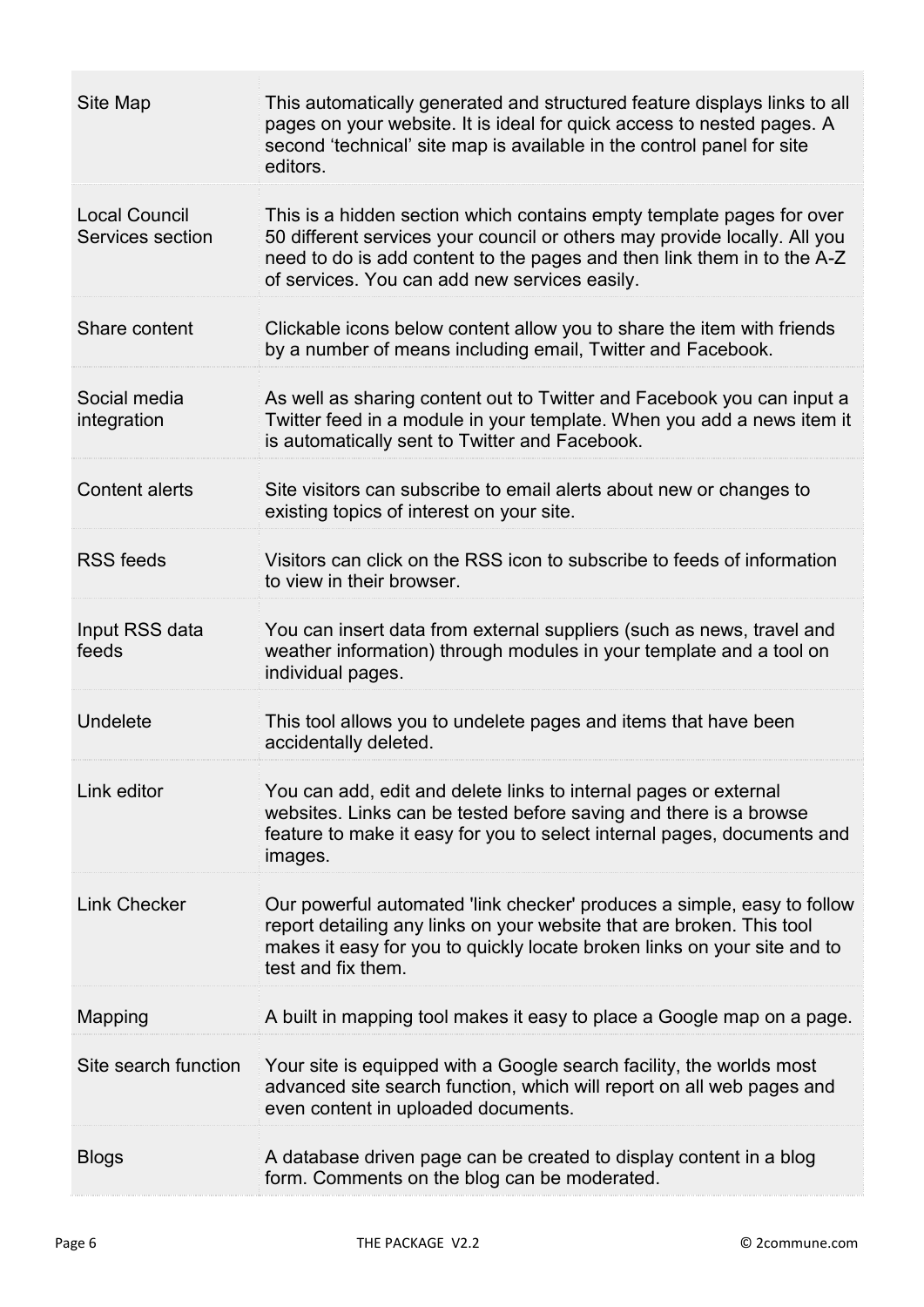| Annual reports                       | A database driven page can be created to display annual reports in<br>date order.                                                                                                     |
|--------------------------------------|---------------------------------------------------------------------------------------------------------------------------------------------------------------------------------------|
| Forum                                | The council can create a forum to interact with local residents.<br>Comments to the forum can be moderated.                                                                           |
| FAQ /<br>Knowledgebase area          | A database driven page can be created to display content in a<br>'frequently asked question' (FAQ) or knowledgebase form.                                                             |
| <b>Newsletter</b>                    | A database driven newsletter page can be created to display<br>newsletters in date order.                                                                                             |
| Village hall booking                 | You can create a customised booking form and room availability<br>calendar for your village hall.                                                                                     |
| <b>Surveys</b>                       | You can interact with your community through the questionnaire tool.                                                                                                                  |
| Polls                                | Use the poll tool for simple interactions with your community around a<br>single question.                                                                                            |
| Competition                          | Run competitions on your site and compile a list of entrants.                                                                                                                         |
| Local directory (find<br>my nearest) | Entries for community groups and local businesses can be entered by<br>the public for moderation. They will be shown on a Google map and can<br>be searched by category and distance. |
| Online payments                      | Sell tickets and take payments.                                                                                                                                                       |
| Printable page                       | Print page option.                                                                                                                                                                    |
| Parish Boundary<br>Map               | Your parish boundary shown on a Google map.                                                                                                                                           |
| Rich text editor                     | Powerful text creation tool with word processing functionality.                                                                                                                       |
| Spell checker                        | Built in spell check functionality.                                                                                                                                                   |
| Accessibility                        | Your site will meet WCAG 2.1 AA standard of compliance. We will train<br>you on how to test your website and fix any issues.                                                          |
| Help                                 | Flexible creation of help text.                                                                                                                                                       |
| Legal                                | Flexible creation of disclaimer, privacy policy, accessibility statement<br>and cookie policies.                                                                                      |
| Cookies                              | Compliance with ICO guidelines.                                                                                                                                                       |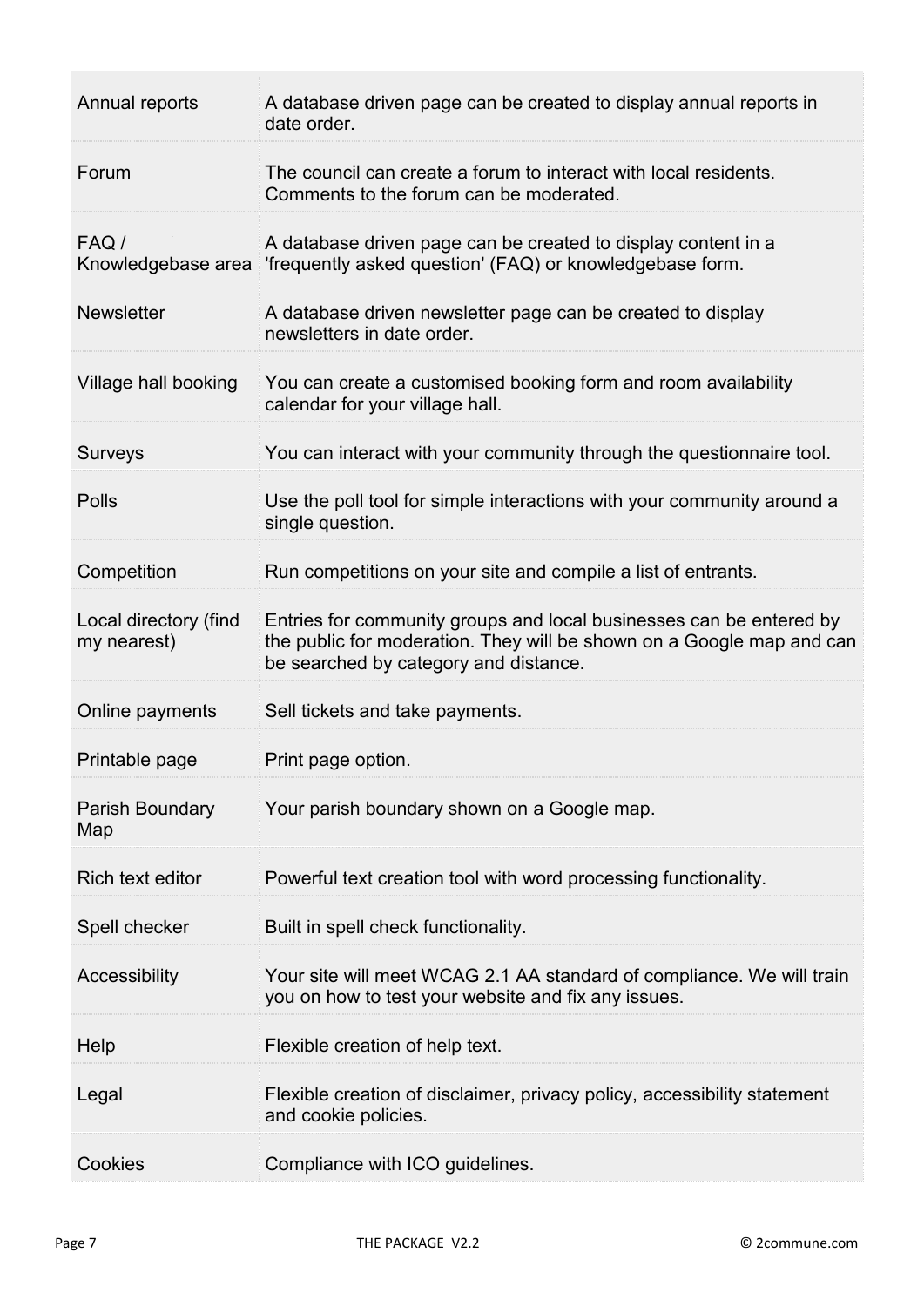| Languages          | Simple mechanism to insert text in an alternative language. There is<br>also an option to have a 'Google Translate' module on your website.                                                                                                                                                                                                                                                                                                                                                                                                                                                                                                              |
|--------------------|----------------------------------------------------------------------------------------------------------------------------------------------------------------------------------------------------------------------------------------------------------------------------------------------------------------------------------------------------------------------------------------------------------------------------------------------------------------------------------------------------------------------------------------------------------------------------------------------------------------------------------------------------------|
| User management    | This is a powerful feature which allows granular control over user and<br>group permissions. Add an unlimited number of registered users<br>(including councillors) and allocate them differing permissions enabling<br>them to view or work on specific pages and content within the site. The<br>site administrator can retain control of moderating and publishing<br>content on the site. You could for example create someone as a<br>community pages editor who manages specific pages on the site but is<br>not granted permission to publish them. Allow users to register to your<br>site to for example gain access to your online newsletter. |
| Website statistics | Powerful statistics reporting (server side - no cookie implications)<br>available 24/7. There is also an option to have a running number of<br>page views visible in your site template. Google Analytics can be set up<br>if required.                                                                                                                                                                                                                                                                                                                                                                                                                  |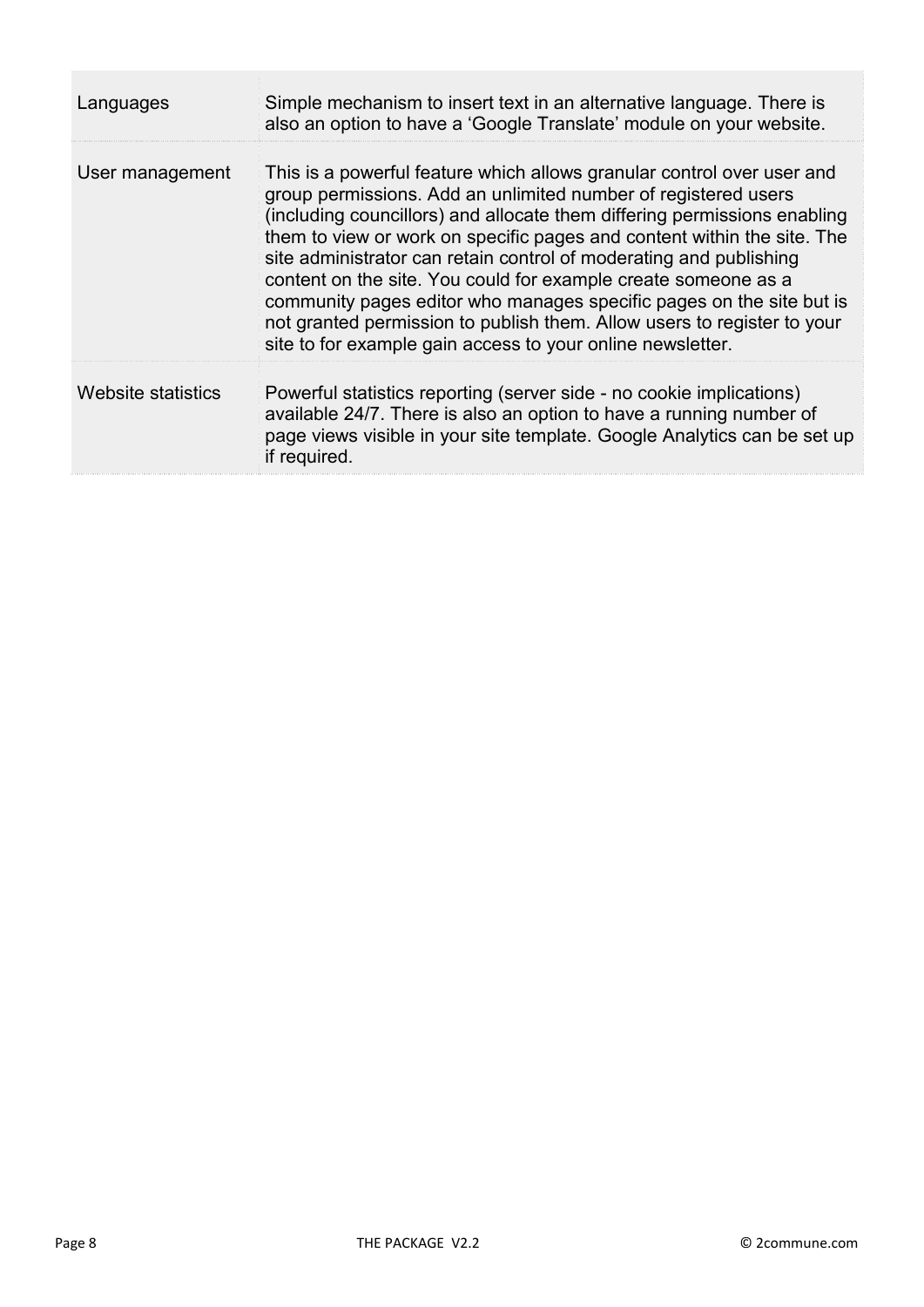State of the art, 24/7/365 hosting with Rackspace for optimum security. Your website is hosted in data centres based in the UK, with super-fast connectivity and high-end servers, monitored 24/7 with alerts if anything goes wrong.

| <b>Feature</b>                     | <b>Description</b>                                                                                                                                                                                                                                              |
|------------------------------------|-----------------------------------------------------------------------------------------------------------------------------------------------------------------------------------------------------------------------------------------------------------------|
| Standard domain<br>name            | We offer standard domain names e.g. www. rothleyparish council.org.uk                                                                                                                                                                                           |
| names                              | Government domain As a government approved registrar we are also able to offer<br>government domain names e.g. redbourn-pc.gov.uk. This option is<br>strongly recommended as it provides the council with a more<br>professional and authoritative domain name. |
| <b>SSL Security</b><br>Certificate | We will install and activate an SSL security certificate for encrypted<br>data transfer. Visitors will see the secure 'padlock' sign in their browser.                                                                                                          |
| Email accounts &<br>forwarding     | We offer affordable email accounts to make you GDPR compliant.                                                                                                                                                                                                  |
| Website space                      | Unlimited web space (subject to fair use policy).                                                                                                                                                                                                               |
| <b>Bandwidth</b>                   | Unlimited bandwidth (subject to fair use policy).                                                                                                                                                                                                               |
| Automated site<br>monitoring       | We get notifications of any unusual activity and will take immediate<br>corrective action if necessary.                                                                                                                                                         |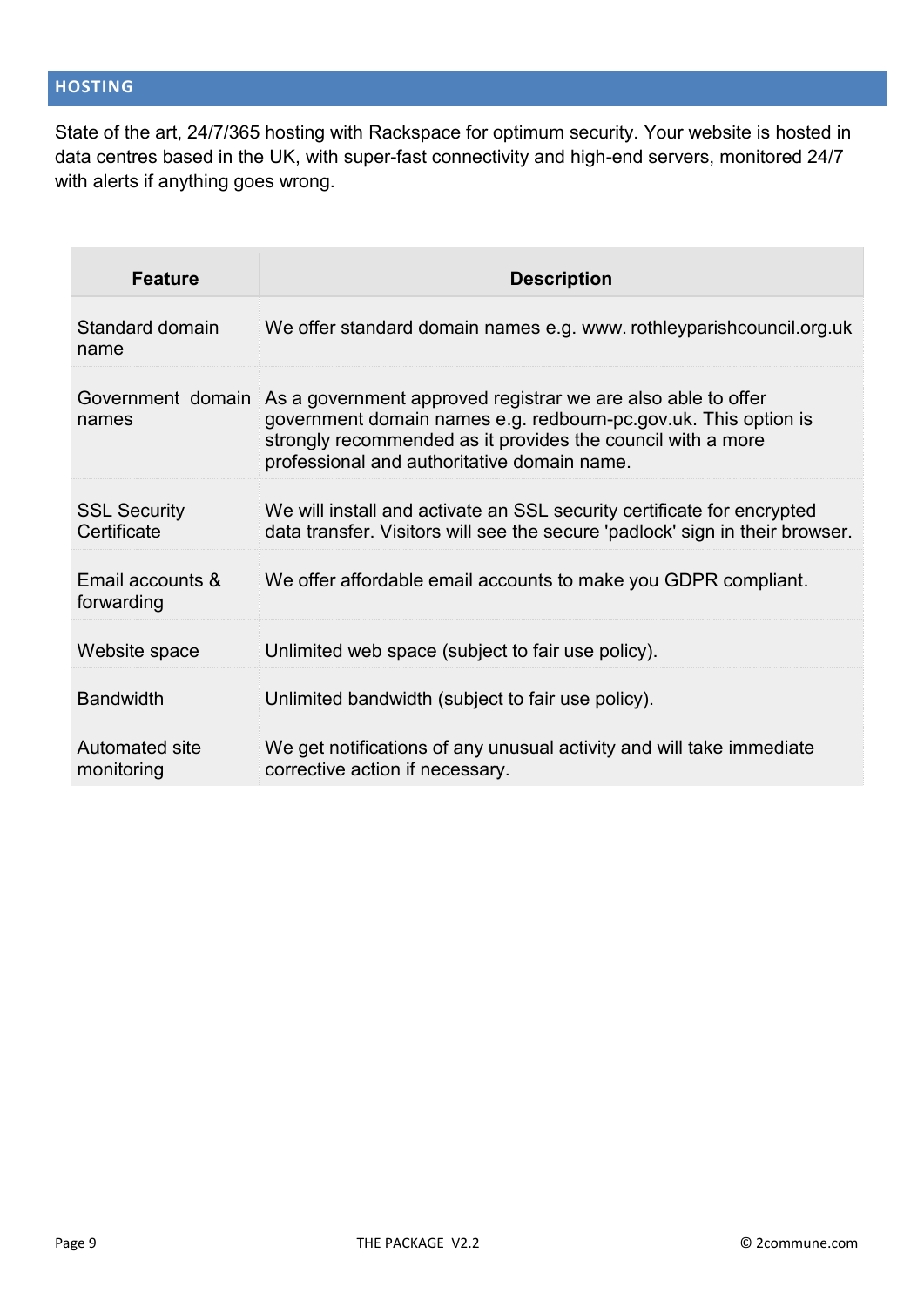We have been working with local councils since 2001 and fully appreciate the need for high quality and timely support.

| <b>Feature</b>            | <b>Description</b>                                                                                                                                                                                                                                                                                                    |
|---------------------------|-----------------------------------------------------------------------------------------------------------------------------------------------------------------------------------------------------------------------------------------------------------------------------------------------------------------------|
| Online 7 days per<br>week | Our online support tool (ticket system) is available 24/7/365 and allows<br>you to ask questions, get support and request changes. Most will be<br>resolved the same day on working days and all within 5 working days.<br>Tickets entered outside of working hours will be dealt with based on<br>'best endeavours'. |
| Telephone support         | Available during office hours (after an incident has been logged in the<br>ticket system).                                                                                                                                                                                                                            |
| Troubleshooting           | In the event of a difficult problem we can take control of your machine<br>(with your permission) to resolve complex issues.                                                                                                                                                                                          |
| Email                     | Support for POP3, IMAP and email forwarding.                                                                                                                                                                                                                                                                          |

| <b>Optional Features</b> | <b>Description</b>                                                                                                                                                                                                                                                                                                                                   |
|--------------------------|------------------------------------------------------------------------------------------------------------------------------------------------------------------------------------------------------------------------------------------------------------------------------------------------------------------------------------------------------|
| Content creation         | In the event of temporary illness or lack of availability of the clerk we<br>can assist with administering your site content. We would only<br>recommend use of this service in an emergency as our CMS is very<br>easy to use and by the time you have explained to us what changes<br>you want making to the site you could have done it yourself. |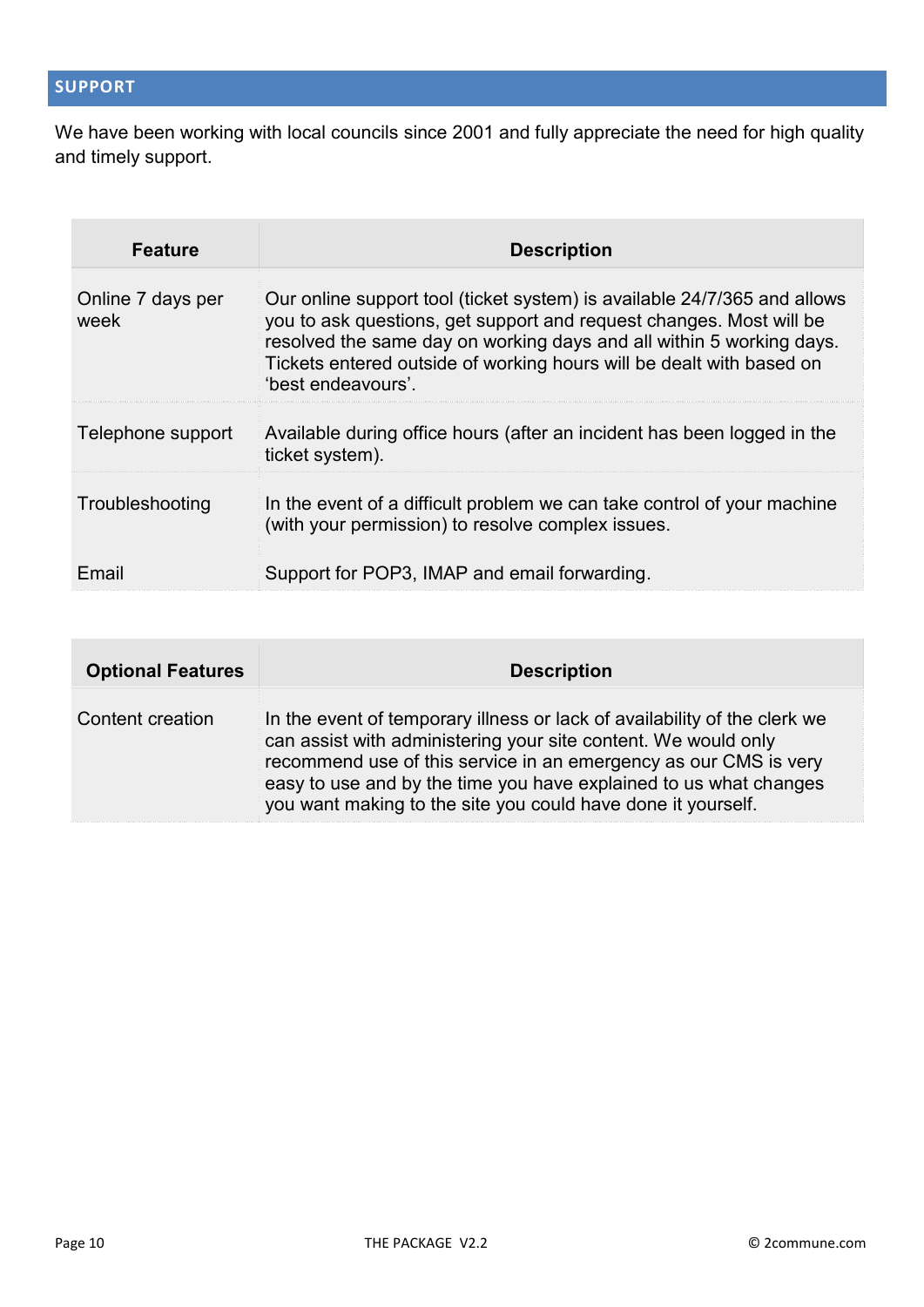Your website is set up and configured during this phase, once complete your site will be ready for you to log in and start managing your content.

| <b>Feature</b>          | <b>Description</b>                                                                                                                                                                                                                                                                                              |
|-------------------------|-----------------------------------------------------------------------------------------------------------------------------------------------------------------------------------------------------------------------------------------------------------------------------------------------------------------|
| Domain name             | We register your choice of domain name and point it to your website. If<br>your council already has a domain name we can leave that pointing to<br>the old site and then point it to the new site once your content is ready.                                                                                   |
| Email advice            | We have learnt over the years that one size does not fit all local<br>councils and that there are many and various email requirements. We<br>will discuss your requirements with you and recommend the best<br>solution for your council.                                                                       |
| Template set-up         | Template set-up to your requirements. We have a choice of template<br>layouts and will discuss and recommend the most appropriate for your<br>council.                                                                                                                                                          |
| Site configuration      | Your site will be configured to meet your councils' requirements, this will<br>include setting up the menu system and site structure.                                                                                                                                                                           |
| User set-up             | We create the main user account for you to log in and control your site.<br>You can then add or remove accounts and edit permissions for users.                                                                                                                                                                 |
| Documentation           | You will be sent a comprehensive user manual.                                                                                                                                                                                                                                                                   |
|                         |                                                                                                                                                                                                                                                                                                                 |
| <b>Optional Feature</b> | <b>Description</b>                                                                                                                                                                                                                                                                                              |
| Content migration       | We can assist with moving content from your old site if you wish. This is<br>a good time to review your content and to ensure that it meets your<br>parishioners needs by providing them with a comfortable 'customer<br>journey,' ensuring that they find what they want with the minimum<br>number of clicks. |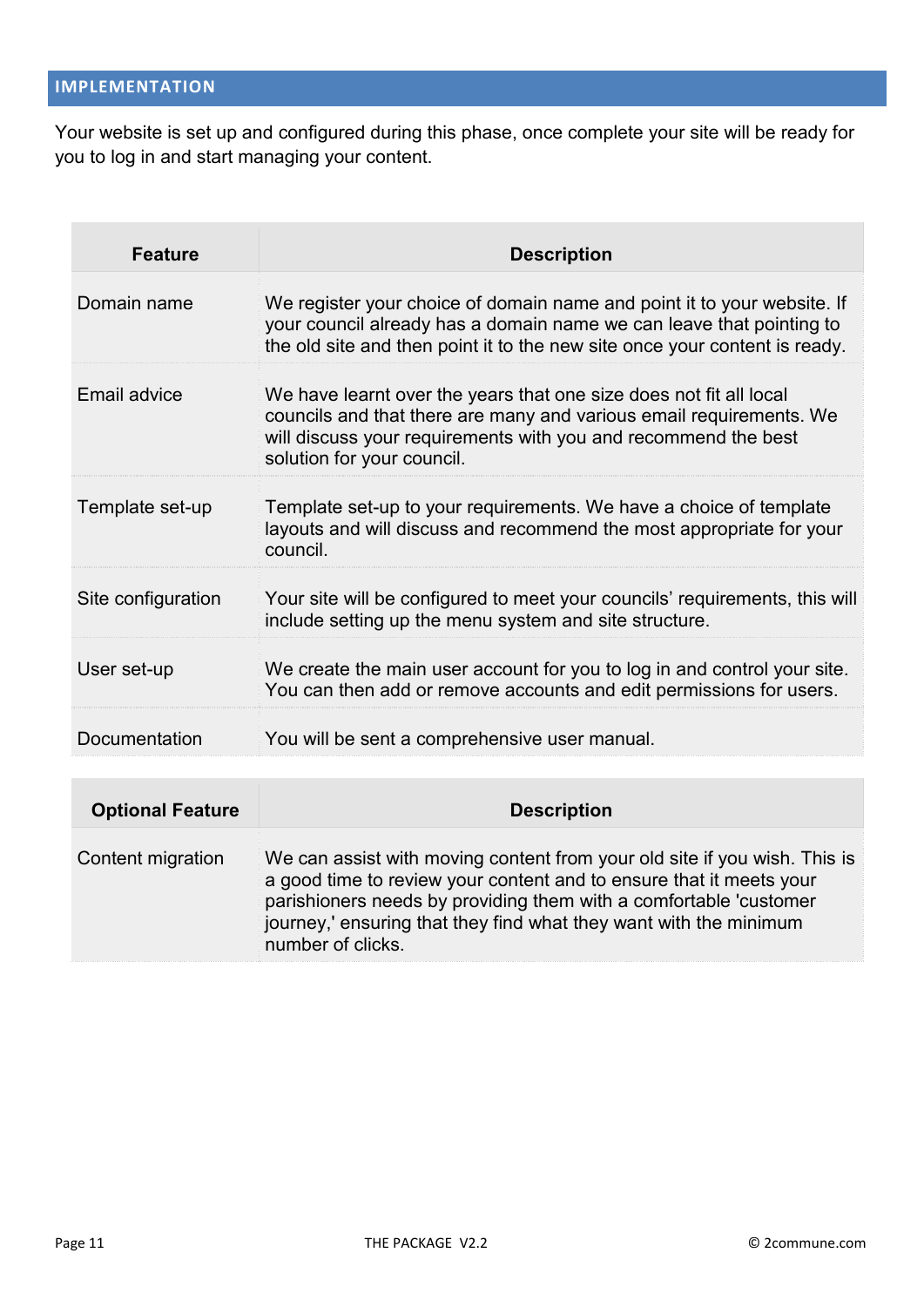Training is normally conducted online but we offer onsite training as well as training at The Old Rectory. You can attend as many sessions as you like and there is no extra charge.

| <b>Features</b>             | <b>Description</b>                                                                                                                                                                                                                                                                                         |
|-----------------------------|------------------------------------------------------------------------------------------------------------------------------------------------------------------------------------------------------------------------------------------------------------------------------------------------------------|
| Site Editor Training        | This course (Included in the Set-Up fee) provides you with the 'key to<br>the door'. After attending you will have a good basic understanding of<br>how to use the CMS and be confident with use of the online ticket<br>system. This will enable you to quickly get answers to any questions<br>you have. |
| New Site Editor<br>Training | This course is for UKLC customers that have not previously had Site<br>Editor training. You will need to attend in order to qualify for unlimited<br>online top-up training and support.                                                                                                                   |
|                             |                                                                                                                                                                                                                                                                                                            |
| <b>Optional Feature</b>     | <b>Description</b>                                                                                                                                                                                                                                                                                         |
| On-site-training            | Face to face training at your office or other location of your choice<br>(subject to an additional fee).                                                                                                                                                                                                   |